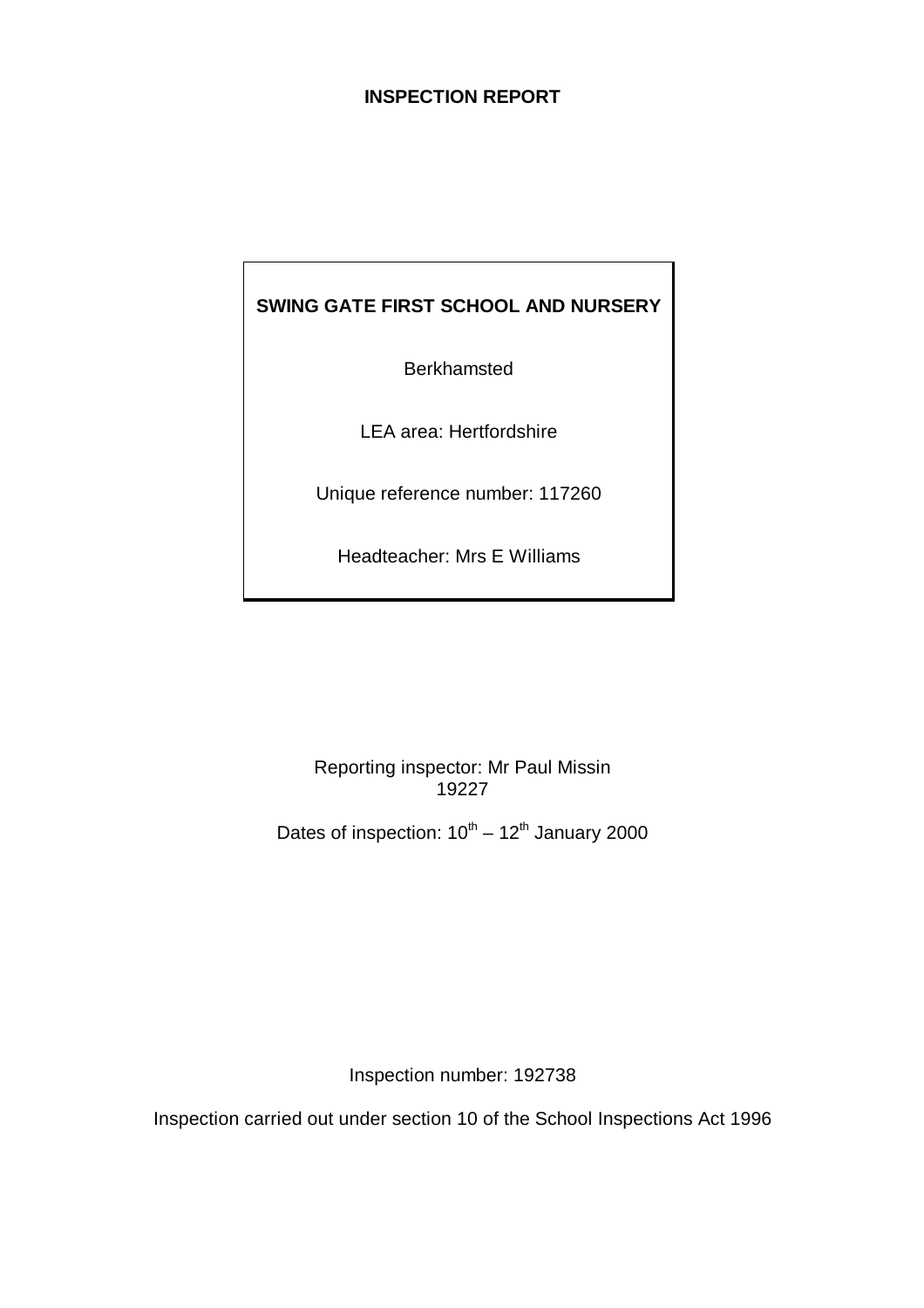# **INFORMATION ABOUT THE SCHOOL**

| Type of school:              | First and Nursery school                               |
|------------------------------|--------------------------------------------------------|
| School category:             | Community                                              |
| Age range of pupils:         | $3 - 9$ years                                          |
| Gender of pupils:            | Mixed                                                  |
| School address:              | Swing Gate Lane<br><b>Berkhamsted</b><br>Hertfordshire |
| Postcode:                    | HP4 2LJ                                                |
| Telephone number:            | 01442 863913                                           |
| Fax number:                  | 01442 870951                                           |
| Appropriate authority:       | Governing body Swing Gate First and Nursery School     |
| Name of Chair of Governors:  | Mrs S Webster                                          |
| Date of previous inspection: | February 1997                                          |

### © Crown copyright 2000

This report may be reproduced in whole or in part for non-commercial educational purposes, provided that all extracts quoted are reproduced verbatim without adaptation and on condition that the source and date thereof are stated.

Further copies of this report are obtainable from the school. Under the School Inspections Act 1996, the school must provide a copy of this report and/or its summary free of charge to certain categories of people. A charge not exceeding the full cost of reproduction may be made for any other copies supplied.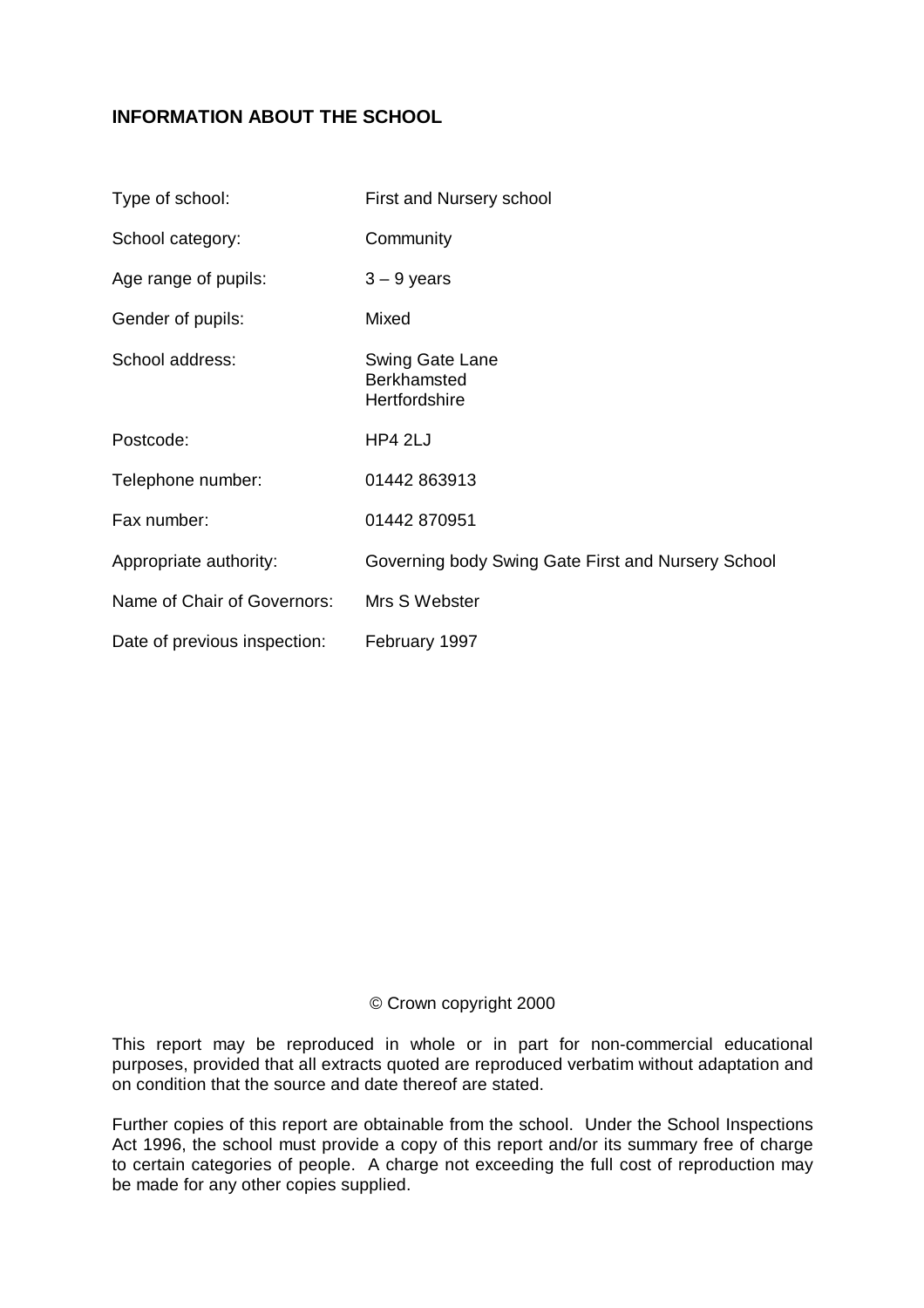# **INFORMATION ABOUT THE INSPECTION TEAM**

| <b>Team members</b>   |                      |  |
|-----------------------|----------------------|--|
| <b>Paul Missin</b>    | Registered inspector |  |
| Jan Leaning           | Lay inspector        |  |
| <b>Audrey Quinell</b> | Team inspector       |  |

The inspection contractor was:

Phoenix Educational Consultants

"Thule" 60 Joy Lane Whitstable Kent CT5 4LT

01227 273449

Any concerns or complaints about the inspection or the report should be raised with the inspection contractor. Complaints that are not satisfactorily resolved by the contractor should be raised with OFSTED by writing to:

> The Registrar Inspection Quality Division The Office for Standards in Education Alexandra House 33 Kingsway London WC2B 6SE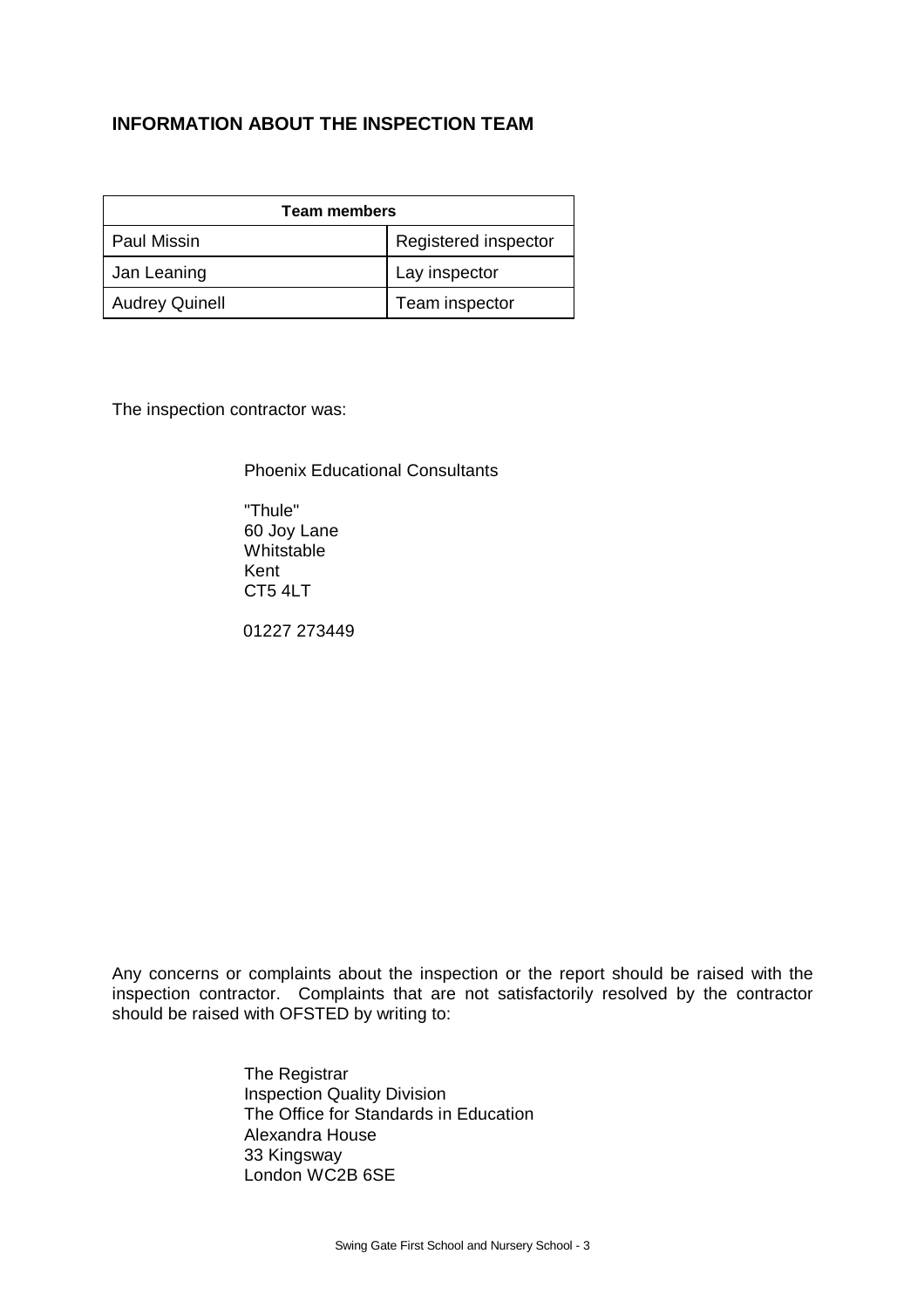# **REPORT CONTENTS**

# **PART A: SUMMARY OF THE REPORT 5**

Information about the school How good the school is What the school does well What could be improved How the school has improved since its last inspection **Standards** Pupils' attitudes and values Teaching and learning Other aspects of the school How well the school is led and managed Parents' and carers' views of the school

#### **PART B: COMMENTARY**

#### **WHAT THE SCHOOL DOES WELL 9**

Attainment in English and mathematics is above national averages Pupils' personal development, behaviour and attitudes to school are very good The quality of teaching across the school is good The governors make a very good contribution to the life of the school The provision in the Nursery and for children aged under five is very good The headteacher's leadership of the school is good

#### **WHAT COULD BE IMPROVED 12**

The attainment of pupils in science at the end of Key Stage 1 is too low Attainment in information technology is below that expected for pupils' age Assessment across the school is not sufficiently consistent or co-ordinated

#### **WHAT SHOULD THE SCHOOL DO TO IMPROVE FURTHER? 13**

#### **PART C: SCHOOL DATA AND INDICATORS 14**

Page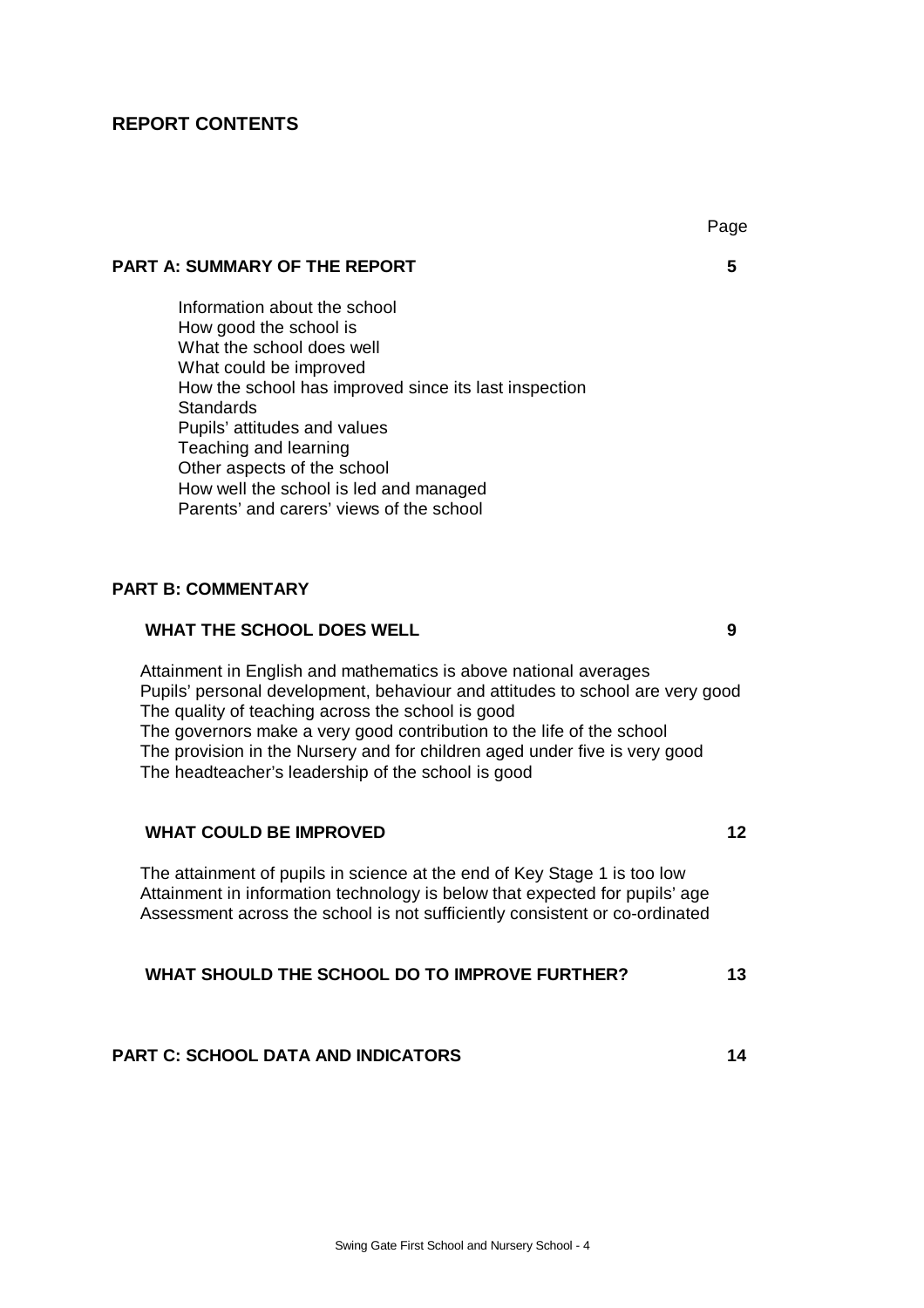# **PART A: SUMMARY OF THE REPORT**

### **INFORMATION ABOUT THE SCHOOL**

Swing Gate School is a First and Nursery School for boys and girls aged three to nine years. There are currently 161 pupils on roll, 62 boys (23 part-time in the Nursery) and 79 girls (16 parttime in the Nursery). There are 44 children in the Nursery, 5 are full-time and 39 part-time. Four pupils are from ethnic minority backgrounds, and for three pupils, English is an additional language. Seventeen pupils are known to be eligible for free school meals, (11 per cent), which is below average. Thirty-five pupils are on the school's special educational needs register, (22 per cent), which is broadly average. When children enter the school, most are attaining standards that exceed those expected for their age. Since the last inspection, a new headteacher and deputy headteacher have been appointed. The number of pupils in the school and the proportion of pupils receiving free school meals and having special educational needs have remained broadly at the same level. Most recent socio-economic indicators show that the catchment area of the school is generally more favourable than the national average.

#### **HOW GOOD THE SCHOOL IS**

The school provides an attractive, caring environment for its pupils. Pupils' behaviour and attitudes to school are very good, and high standards are achieved in English and mathematics. These features, together with good teaching and leadership show that the school is very effective in fulfilling its aims. The school provides good value for money.

#### **What the school does well**

- **K** At the end of Key Stage 1, and by the end of Year 4, pupils achieve standards in English and mathematics that are above national expectations.
- ß Pupils' personal development, behaviour and attitudes to school are very good.
- The quality of teaching across the school is good.
- The governors make a very good contribution to the life of the school.
- **•** Provision in the Nursery and for children aged under five is very good.
- The headteacher's leadership of the school is good.

#### **What could be improved**

- The attainment of pupils in science at the end of Key Stage 1.
- **K**ttainment in information technology which is below that expected for pupils' age.
- **Assessment across the school which is not sufficiently consistent or co-ordinated.**

*The areas for improvement will form the basis of the governors' action plan.*

#### **HOW THE SCHOOL HAS IMPROVED SINCE ITS LAST INSPECTION**

The school was last inspected in February 1997. Since then, despite uncertainties caused by the appointment of a new headteacher and deputy headteacher, the school has made very good improvement and it has a similar capacity to continue to improve. The response to the key issues which were identified at the last inspection has been good. Curricular planning at all levels is now more effective and coherent, and the reading records and the recording of attainment and progress in English and mathematics are good. There is more systematic monitoring of the planned curriculum and curricular policies by senior staff, and particularly by the governing body, and there are clearer costings and success criteria in the school development plan. The school has written a comprehensive equal opportunities policy and the act of collective worship now meets statutory requirements. The high standards in English and mathematics identified at the last inspection have been maintained, and the overall quality of teaching has been substantially improved. Teaching of children aged under five was judged to be good at the last inspection, now it is very good.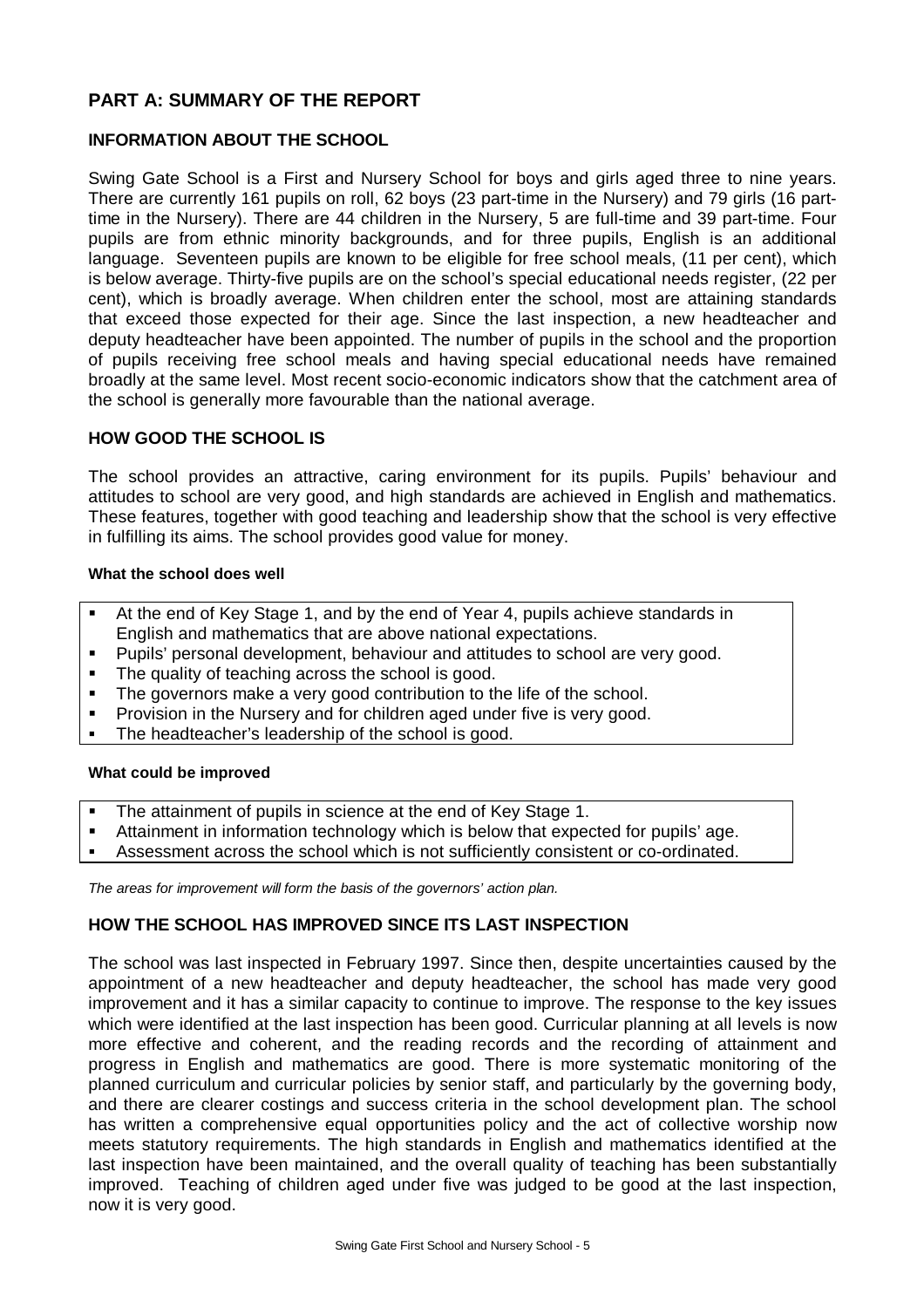# **STANDARDS**

The table shows the standards achieved by seven year olds based on average point scores in National Curriculum tests.

|                    |             | compared with |      |                    |                                     |             |
|--------------------|-------------|---------------|------|--------------------|-------------------------------------|-------------|
| Performance in:    | all schools |               |      | similar<br>schools | Key                                 |             |
|                    | 1997        | 1998          | 1999 | 1999               |                                     |             |
| Reading            | С           | С             | A    | A                  | well above average<br>above average | Α<br>В<br>С |
| Writing            | С           | B             | A    | A                  | Average<br>below average            |             |
| <b>Mathematics</b> | E           | в             | B    | B                  | well below average                  | E           |

The table above shows that in 1999, attainment in reading and writing was well above the national average for all schools and for similar schools. Attainment in mathematics was above that expected in all schools and in similar schools. The findings of the inspection confirm these high levels of attainment. By the end of Key Stage 1, pupils are on course to achieve standards that are well above the national average in English, above average in mathematics and, in line with the average in science. There is under achievement in science at the end of Key Stage 1. By the age of nine, pupils' standards in English are well above those expected for their age, and in mathematics and science, they are above. Across the school, standards in information technology are below those expected for pupils' age. By the time they are five, children achieve standards in literacy and mathematics that are above those expected for their age. The high standards in English and mathematics noted at the previous inspection have been maintained.

| <b>Aspect</b>                             | Comment                                                                                                                                                                                                                                                                                                                                                                                                                   |
|-------------------------------------------|---------------------------------------------------------------------------------------------------------------------------------------------------------------------------------------------------------------------------------------------------------------------------------------------------------------------------------------------------------------------------------------------------------------------------|
| Attitudes to the school                   | Pupils' attitudes to school are very positive. They are polite and<br>industrious; they show commendable enthusiasm and are keen and<br>interested in all aspects of their learning.                                                                                                                                                                                                                                      |
| Behaviour, in and out of<br>classrooms    | Behaviour is very good, both in the classroom and around the school.<br>The school's code of behaviour is clearly understood and is adhered<br>to well.                                                                                                                                                                                                                                                                   |
| Personal development and<br>relationships | Relationships are very good, and are a strength of the school. Adults<br>are very good role models for the pupils. Pupils show appropriate<br>respect for adults and each other and they appreciate their quality of<br>life, and understand that it is not the same for everyone. Pupils'<br>personal development is promoted well by off-site visits, visitors and<br>opportunity to take responsibility in the school. |
| Attendance                                | Attendance is satisfactory. Both authorised and unauthorised<br>attendance is broadly in line with national averages.                                                                                                                                                                                                                                                                                                     |

#### **PUPILS' ATTITUDES AND VALUES**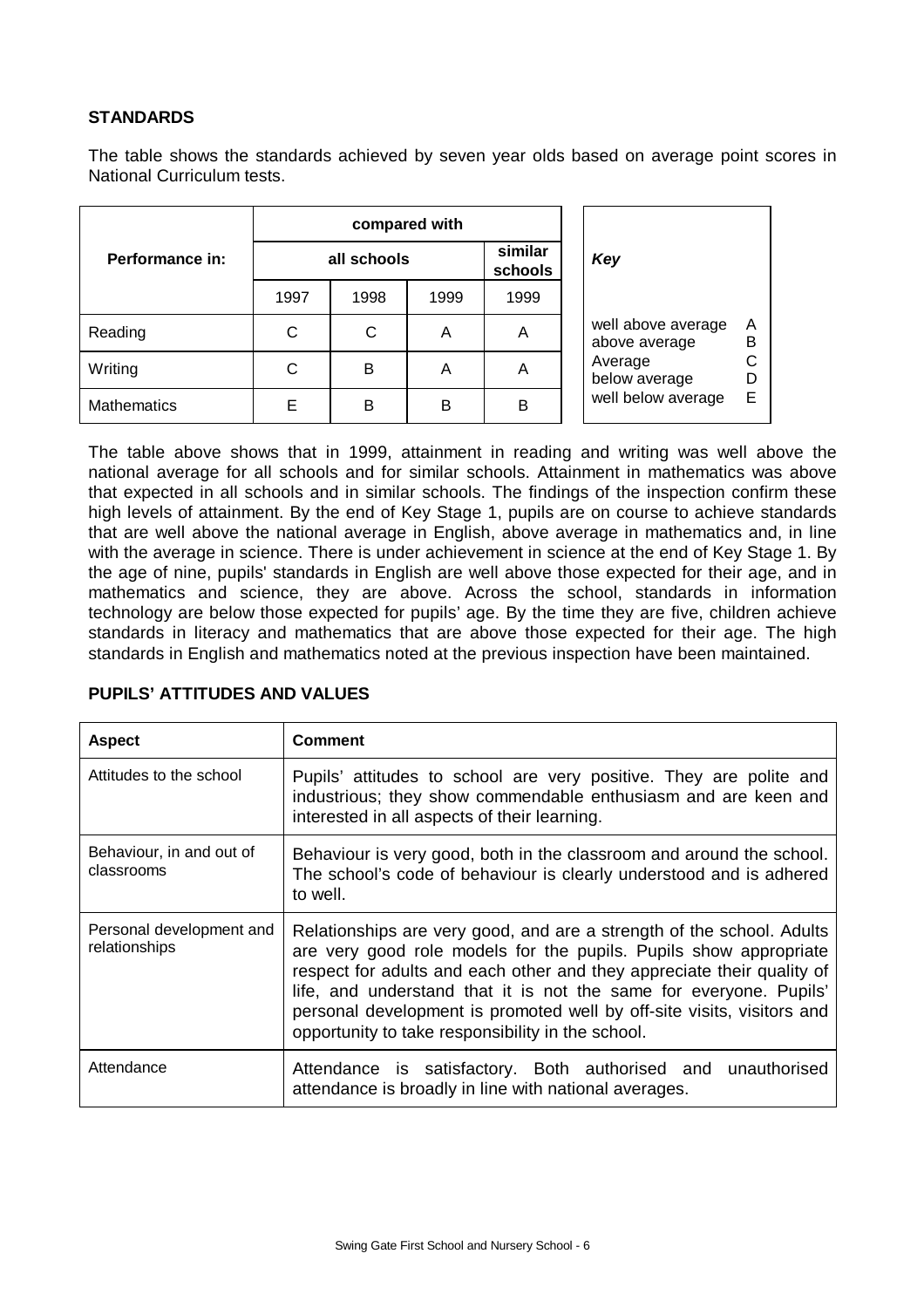### **TEACHING AND LEARNING**

| <b>Teaching of pupils:</b><br>aged up to 5 years |           | aged 5-7 years | Aged 7-9 years |  |
|--------------------------------------------------|-----------|----------------|----------------|--|
| Lessons seen overall                             | Very good | Good           | Good           |  |

*Inspectors make judgements about teaching in the range: excellent; very good; good; satisfactory; unsatisfactory; poor; very poor. 'Satisfactory' means that the teaching is adequate and strengths outweigh weaknesses.*

Overall, the quality of teaching in the school is good. During the inspection, 29 lessons were observed. Of these, one was excellent, six were very good, 17 were good and five were satisfactory. The teaching of children aged under five is very good, and at Key Stage 1 and Key Stage 2, it is good. The teaching of literacy and numeracy across the school and the teaching of pupils with special educational needs is good. Teachers' planning is detailed and thorough and teachers provide activities which are challenging and develop pupils' learning well. Throughout the school, very good relationships, teachers' high expectations and good knowledge of the subjects that they teach all contribute positively to the high standards that pupils attain.

| <b>Aspect</b>                                                                                           | <b>Comment</b>                                                                                                                                                                                                                                                                                                                                                                                                                                                |
|---------------------------------------------------------------------------------------------------------|---------------------------------------------------------------------------------------------------------------------------------------------------------------------------------------------------------------------------------------------------------------------------------------------------------------------------------------------------------------------------------------------------------------------------------------------------------------|
| The quality and range of<br>the curriculum                                                              | The curriculum is broad and relevant to the needs of all pupils. The<br>curriculum, including provision for religious education, fully meets<br>national and local requirements. The curriculum provided for children<br>in the Nursery and aged under five is very good. The wide range of<br>extracurricular activities and clubs enable pupils to experience<br>creative and practical activities which enhance curricular opportunities<br>well.          |
| Provision for pupils with<br>special educational<br>needs                                               | Pupils with special educational needs attain good standards<br>according to their own capabilities and make good progress towards<br>their own learning targets. This is achieved by the early identification<br>of pupils' needs, carefully targeted work, and with good management<br>by class teachers and good support from classroom assistants.                                                                                                         |
| Provision for pupils with<br>English as an additional<br>language                                       | Provision for pupils with English as an additional language is good.<br>They are quickly enabled to have access to the full curriculum.                                                                                                                                                                                                                                                                                                                       |
| Provision for pupils'<br>personal, including<br>spiritual, moral, social<br>and cultural<br>development | Provision for pupils' spiritual, moral, social and cultural development is<br>good. Pupils are taught about a wide range of faiths and cultures,<br>through art and music and in 'circle' time and assemblies. Pupils'<br>personal development is fostered well. As they get older, pupils are<br>given increasing responsibilities, such as taking part in a residential<br>visit in Year 4 and the opportunity to serve on the school council.              |
| How well the school<br>cares for its pupils                                                             | The school cares for the pupils very well. All staff know the pupils<br>well, and effective policies and procedures are in place to ensure that<br>pupils' welfare is very well supported. After school activities are<br>popular, are very well attended and enhance pupils' opportunities.<br>The good liaison with parents ensures that issues are dealt with<br>quickly and sensitively. There are shortcomings in the school's<br>assessment procedures. |

# **OTHER ASPECTS OF THE SCHOOL**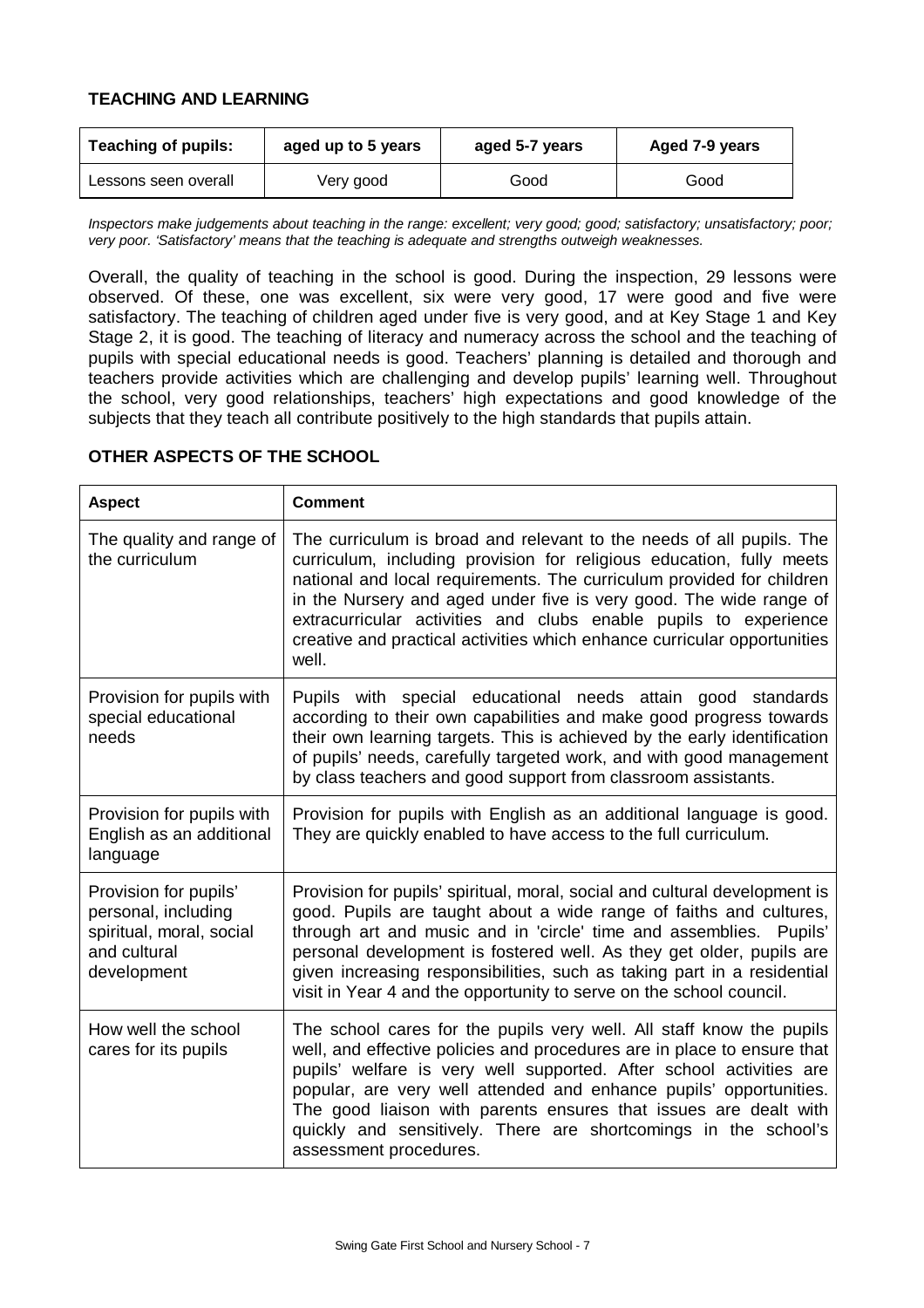# **HOW WELL THE SCHOOL IS LED AND MANAGED**

| <b>Aspect</b>                                                             | <b>Comment</b>                                                                                                                                                                                                                                                                                                                                                      |
|---------------------------------------------------------------------------|---------------------------------------------------------------------------------------------------------------------------------------------------------------------------------------------------------------------------------------------------------------------------------------------------------------------------------------------------------------------|
| Leadership and<br>management by the<br>headteacher and other<br>key staff | The headteacher's leadership of the school is good and the staff and<br>the curriculum are managed well. This encourages good quality<br>teaching and effective learning in the school. The school's ethos is<br>very strong and its aims, particularly those related to parents and the<br>local community, are well promoted.                                     |
| How well the governors<br>fulfil their responsibilities                   | The governing body makes a very good contribution to the life of the<br>school. Governors meet regularly and use their individual experience<br>and expertise well to support the school. They are developing a very<br>good view of the working of the school through their work in<br>classrooms and through their well organised roles as visiting<br>governors. |
| The school's evaluation<br>of its performance                             | The headteacher and the governing body maintain a good overview<br>of the effectiveness of the school. The headteacher analyses<br>carefully available statistical data and the governing body regularly<br>monitors the achievements of the school.                                                                                                                |
| The strategic use of<br>resources                                         | The school uses its resources well. Teachers use learning resources<br>effectively, curriculum co-ordinators monitor the spending in their own<br>subject areas and money provided for pupils with special educational<br>needs is used well. The school applies the principle of best value well.                                                                  |

# **PARENTS' AND CARERS' VIEWS OF THE SCHOOL**

| What pleases parents most |                                                                                                                                                                                                                                                                                                                                              | What parents would like to see improved |                                                                                                                                                                     |  |
|---------------------------|----------------------------------------------------------------------------------------------------------------------------------------------------------------------------------------------------------------------------------------------------------------------------------------------------------------------------------------------|-----------------------------------------|---------------------------------------------------------------------------------------------------------------------------------------------------------------------|--|
| ٠                         | The standards achieved by the school.<br>How pupils are accepted and the caring<br>attitude of the staff.<br>Spiritual, moral, social and cultural<br>development of pupils is good, especially<br>through music and art.<br>Good information is provided for parents.<br>Parents are confident that issues are<br>dealt with appropriately. | п<br>п<br>■<br>п                        | Provision for sport<br>The way homework is structured.<br>The number of pupils in some classes is too<br>large.<br>The amount of playground space in the<br>school. |  |

The findings of the inspection confirm the positive views expressed by the majority of the parents. The National Curriculum requirements for physical education are met, including provision for swimming. Opportunity for sport is enhanced by after school activities. The number of pupils in each class did not adversely affect the quality of pupils' learning, and homework is used effectively to support work done at school. Good use is made of the available space around the school, and playtime arrangements are satisfactory.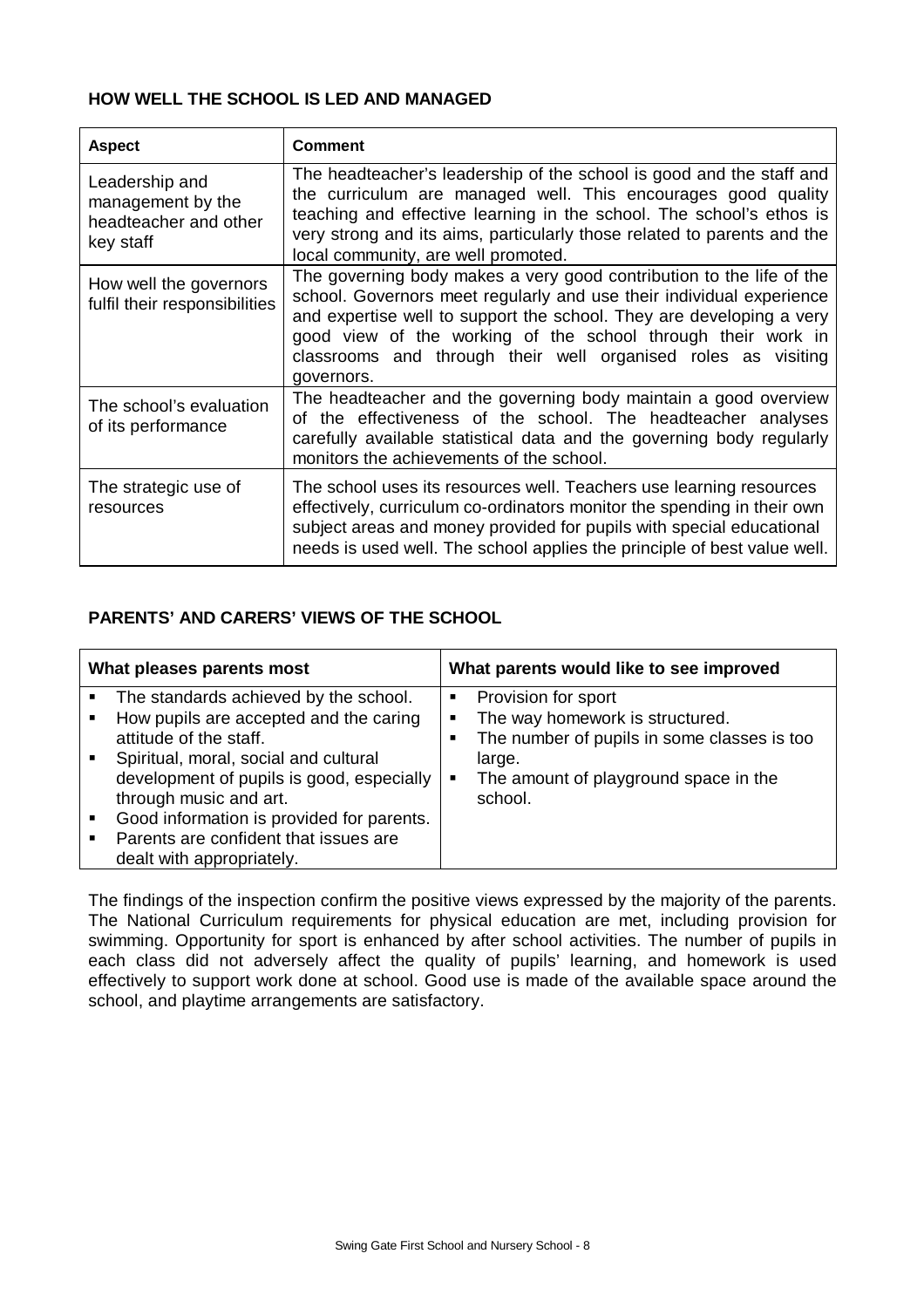# **PART B: COMMENTARY**

#### **WHAT THE SCHOOL DOES WELL**

#### **Attainment in English and mathematics is above national averages**

1. The 1999 national test results at the end of Key Stage 1 show that standards in reading and writing were well above those expected in all schools and in similar schools. Standards in mathematics were above those expected in all and in similar schools. Pupils' very high standards in English and high standards in mathematics are continued until they leave the school at the end of Year 4. The judgements of the inspection confirm these high levels of attainment.

2. Across the school, pupils have very good speaking and listening skills. From the moment they enter the Nursery, they are given many varied opportunities to develop their speaking and listening skills, such as in role-play in the 'Doctor's Surgery', or during creative work, such as describing the effects created by dipping a golf ball in white paint and then rolling it on blue paper. Throughout the school, pupils speak confidently and use an increasingly varied vocabulary.

3. All pupils quickly develop a love of stories by listening to good quality literature read expressively by their teachers. By the age of seven, pupils confidently use different strategies to read unknown words and read a range of challenging stories fluently and with good expression. They enjoy reading myths, poems, traditional stories and non-fiction books. Older pupils read to further their knowledge of other areas of the curriculum, such as about the Romans for their history work, as well as reading for pleasure.

4. Writing skills are taught very well. Children in the Nursery and Reception classes are taught to form each letter correctly and to use neat, joined, legible writing, as soon as they are capable of it. This helps all pupils to attain very high standards in spelling and presentation of work across the curriculum. By the time pupils leave the school, they write imaginative book reviews, create poems, and give clear instructions. Pupils redraft their work, in order to make further improvements. They sustain and develop their ideas well, using correct spelling and an appropriate range of punctuation. Older pupils organise extended pieces of writing effectively, using well demarcated paragraphs.

5. The National Numeracy Strategy is being introduced well, and the recommended format is being followed consistently. The whole-class oral sessions at the beginning of lessons is having a positive effect on the development of pupils' mental strategies. The summing up at the end of a lesson gives good opportunity to discuss what has been learnt and reinforces important concepts. At Key Stage 1, pupils are becoming confident and competent in their knowledge and use of numbers up to 20 and money values up to £1-00. Higher attaining pupils are already dealing with numbers over 100, a range of different fractions and money values up to £10-00. Younger pupils use a variety of non-standard units to measure items in the classroom, whilst older pupils measure accurately using standard units, such as centimetres and make sensible estimates of the likely results. Pupils know the names and properties of common two-dimensional shapes. By the end of Year 4, pupils know the value of digits in numbers up to 1,000 and they have a good appreciation of numbers as they round numbers to the nearest 1,000, 100 or 10. They understand fractions as proportions of whole numbers, and are familiar with common equivalent fractions. Pupils have good opportunity to use data they have collected, for example, to draw graphs to show the number of library books that have been borrowed or to show the most popular sandwich fillings. They know the names and properties of some different triangular shapes.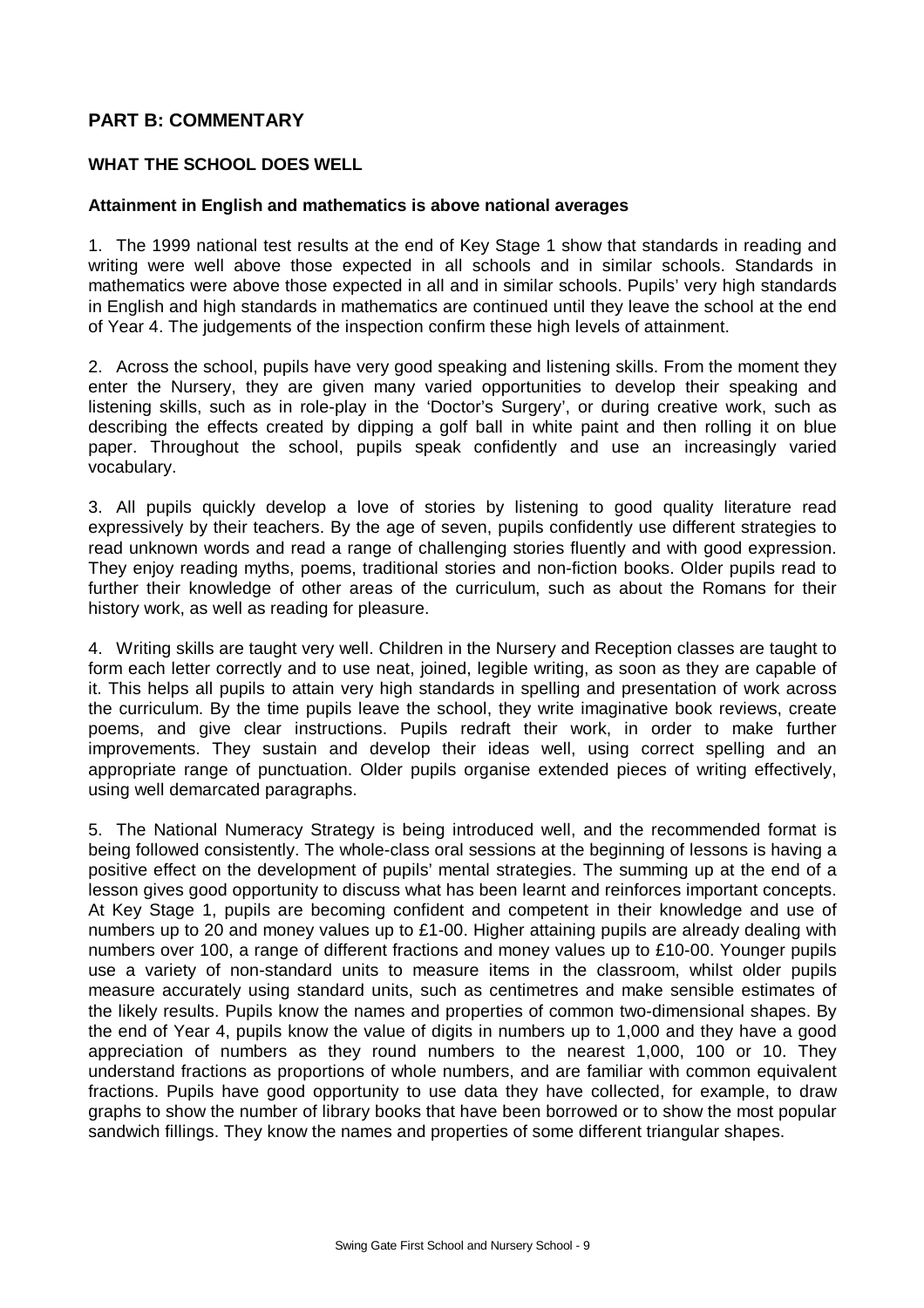6. Since the last inspection, the high standards in English reported at the end of Key Stage 1 have been exceeded. At the last inspection, attainment was judged to be above national expectations, now it is well above. In mathematics, the high standards have been maintained.

### **Pupils' personal development, behaviour and attitudes to school are very good**

7. Pupils' personal development is very good. There are very good opportunities for pupils to take responsibility in the school community. Each class has a representative on the school council, and there is an effective pairing of Year 4 pupils with those in the Nursery. Pupils' personal development is fostered positively by the many and varied activities provided by the school. All classes take part in interesting off-site visits, visitors regularly attend the school and Year 4 pupils take part in a residential trip. Across the school, pupils behave very well. The school has an effective code of behaviour, but good discipline is maintained without over reliance on the policy. Teachers and support staff promote positive attitudes by the caring and sensitive way in which they deal with pupils. All the adults within the school are good role models for the pupils, and the very good relationships are strengthened by the consistent way in which pupils across the school are treated. Pupils behave very well in class, during lunchtimes and as they move around the school. In lessons, they are enthusiastic and interested in all aspects of learning, and contribute sensibly to class discussions. They share their ideas willingly, and show respect for the contributions of others. Pupils' positive attitudes to school were also a feature of the previous report.

# **The quality of teaching across the school is good**

8. Teaching in the Nursery and to children aged under five is very good. Planning is detailed and thorough and is clearly related to the learning outcomes recommended for children of this age. Activities are well organised and resources and equipment used very effectively. Teachers and classroom assistants work very well together and provide the children with a good balance between structured and free choice activities. Every opportunity is taken to challenge and reinforce children's learning. For example, children were asked to count the number of morning milk cartons provided for the class and to say how many spare ones there would be on that day.

9. At Key Stage 1, teaching is good. Teachers' lesson plans are clear. Plans identify the learning intended for pupils during the lessons and the activities which will be followed. Teachers explain the tasks well, and in some lessons they set realistic but challenging time limits for each activity. Literacy and numeracy skills are taught well. A literacy lesson to older pupils, where the class was discussing 'character' related to the story of the 'Three Billy Goats Gruff' illustrated several features of good teaching. The teacher challenged pupils' understanding well with clever, open-ended questions, pupils shared confidently in the reading of the text using good expression, and one pupil recognised that 'tricks the Troll' was an example of alliteration. The very good relationships which teachers establish with pupils in the class, their high expectations of pupils' behaviour and their good subject knowledge, all contribute positively to the high standards which pupils achieve.

10. At Key Stage 2, teaching is also good. Planning is detailed and teachers set the context of lessons well by reminding pupils of their previous work. Activities are interesting and challenging. For example, Year 4 pupils discuss the descriptive words used in poetry and then write their own poems using varied and expressive vocabulary. Good links are made between different curriculum subjects. For example, in an art lesson to younger pupils, a very good range of activities was provided, such as making mosaic tiles from clay, creating colourful 'sponge' painted backgrounds to pictures and painting detailed mosaic patterns, to reinforce and develop understanding of their Roman topic. Specific vocabulary is introduced well in science and literacy, and in some classes the specific learning intended for each activity is clearly displayed on the class board. This provides a very good focus for pupils' learning.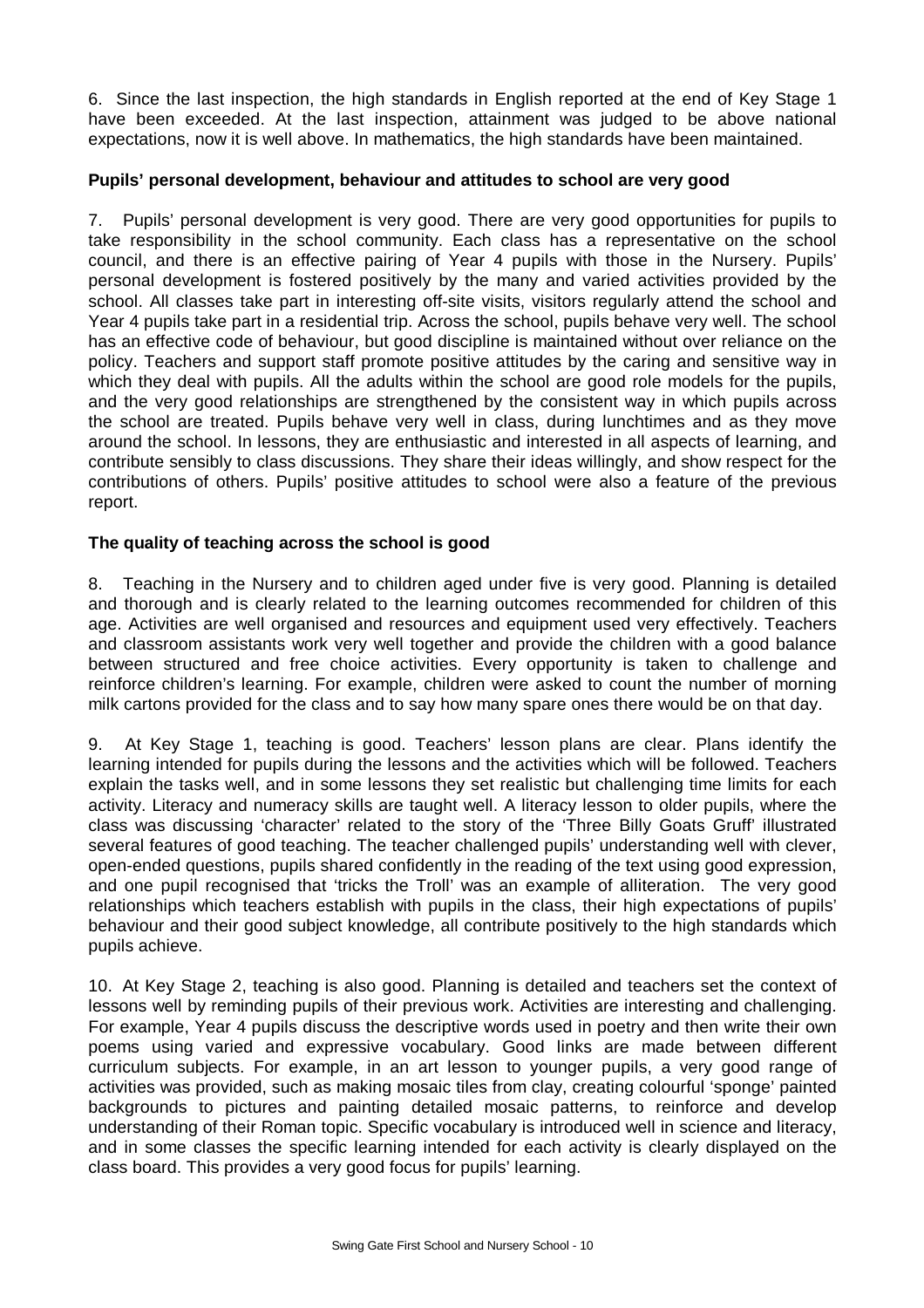11. Since the last inspection, there has been a significant improvement in the quality of teaching across the school. The teaching of children aged under five was good and now it is very good. The previous inspection judged that teaching at Key Stage 1 and 2 was sound, now it is good at both key stages.

#### **The governors make a very good contribution to the life of the school**

12. The school is very well supported by governors who are interested, committed and involved in the life and work of the school. This was also the judgement of the previous inspection. The governing body maintains a good view of the working of the school through its half-termly full meetings and through the work of the well-established working parties. Governors have appropriate involvement in the formulation of the school development plan and the annual budget, and effective steps are taken to ensure that the implementation of both is carefully monitored. School development issues are discussed routinely at the main meetings of the governing body, and spending patterns are carefully analysed by the finance working party.

13. An important strength of the working of the governing body is the way in which governors support and monitor teaching and learning in the school. Individual governors have assumed responsibility for aspects of the school, such as literacy and special educational needs, and they maintain a useful oversight of individual subjects. Governors visit the school regularly. There are regular meetings between the headteacher and the Chair of Governors, and many of the governors also work within the school as adult helpers in the classroom. The governors have developed a helpful criteria checklist for visiting governors who make formal reports to the full governing body of their visits to the school. This ensures that individual subjects and aspects of the school are regularly monitored and it helps to increase governors' knowledge and understanding of curricular issues. These procedures have a positive effect on the high standards that the school achieves and have supported well the improvements made. The close involvement of the governing body, and the good relationship developed with the headteacher and teaching staff ensure that the ethos of the school, and the shared vision for the future are effectively developed.

#### **The provision in the Nursery and for children aged under five is very good**

14. Overall, the provision for children aged under five is very good, with some excellent features in the Nursery. At the last inspection, provision was judged to be good. The co-ordinator for the Early Years is the Nursery teacher, who has an excellent knowledge and understanding of the needs of very young children. Relationships between all adults in the Nursery and the Reception classes are very good and they form a very effective teaching team. Planning is carefully matched to the recommended areas of learning for these children. Teachers provide a very good balance between structured and free play activities, which encourages and extends the children's language and literacy and mathematical development. It also helps them to build good relationships with other children and to extend their independent learning. Teachers make good use of information from the Local Education Authority's assessment on entry to the school to plan a very good curriculum which meets the needs of all the children very well. Resources are very good and there is an appropriate out-door play area.

15. The children in the Nursery and those aged under five have very good attitudes to learning. They are very well behaved and quickly build very good relationships with other children and all adults within the Early Years classes. They feel safe and secure in school, which enables them to be confident learners. They know that print conveys meaning and have also made a very good start with their early mathematical development. By the age of five, most children attain standards in all areas of learning that exceed those expected of their age, and many make a successful start to work within the National Curriculum.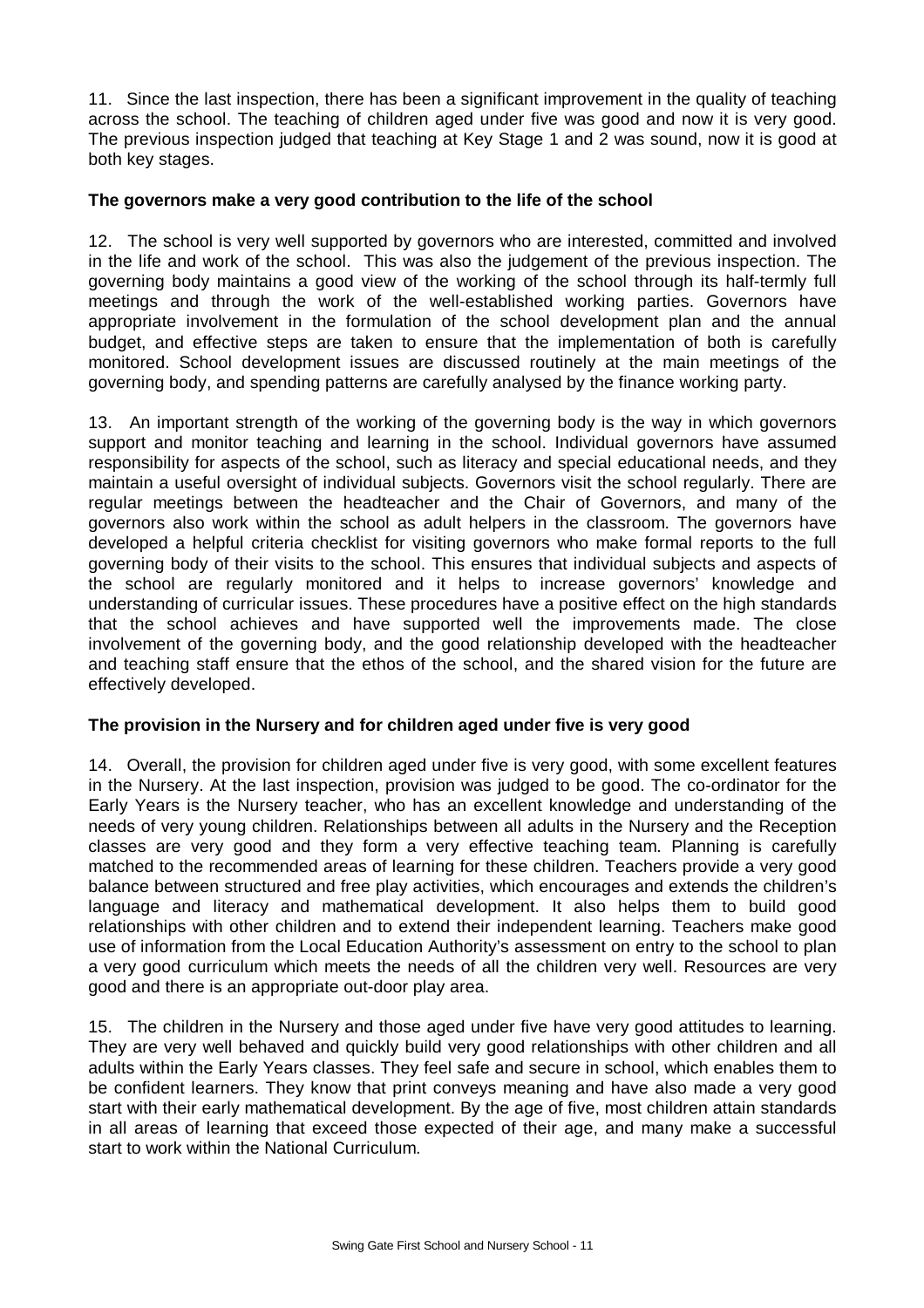#### **The headteacher's leadership of the school is good**

16. The headteacher provides effective, caring leadership of the school. Since becoming headteacher in April 1998, she has developed a management style that has important strengths. The headteacher knows the staff, pupils and their families well and she has introduced a range of management strategies to good effect. The responsibility given to the curriculum co-ordinators has been increased. Teachers now undertake a thorough audit of their subject, identify developmental priorities and manage their own budgets. They have recently become involved in the processes of sampling pupils' work across the school and supporting colleagues in the classroom. This has had a positive effect on improving teachers' interest, involvement and professionalism.

17. There are good systems to ensure that staff are informed about, and involved in, the management of the school. There is a weekly staff meeting to discuss curricular and management issues and another to confirm forthcoming dates and events. The headteacher and deputy headteacher meet appropriately to discuss emerging school issues. The headteacher supports teachers and curricular development well. She receives termly reports from the curriculum co-ordinators, undertakes her own sample of pupils' work and has formally monitored the introduction of the literacy and numeracy strategies.

18. The effective leadership of the school has enabled the school to make very good improvement since the last inspection. The response to the key issues which were identified at the last inspection has been good. Curricular planning at all levels is now more effective and coherent, and the reading records and the recording of attainment and progress in English, and mathematics are good. There is more systematic monitoring of the planned curriculum and curricular policies by senior staff, and particularly by the governing body, and there are clearer costings and success criteria in the school development plan. The school has written a comprehensive equal opportunities policy and the act of collective worship now meets statutory requirements. The high standards in English and mathematics identified at the last inspection have been maintained, and the quality of teaching in English and mathematics has been substantially improved. Teaching of children aged under five was judged to be good at the last inspection, now it is very good.

#### **WHAT COULD BE IMPROVED**

#### **The attainment of pupils in science at the end of Key Stage 1 is too low**

19. The results of the 1999 teacher assessments in science indicated that the proportion of pupils achieving Level 2 and above was below the national average, but the proportion achieving Level 3 was in line with that expected nationally. These results were significantly below those achieved in the tests for English and mathematics. The judgement of the current inspection broadly confirms these results. At the end of Key Stage 1, standards are in line with national averages, but by the end of Year 4, pupils achieve standards above those expected for their age. The school's own analysis of the current position confirms some shortcomings in the subject, particularly at Key Stage 1. At this key stage, insufficient emphasis is placed on experimental work and opportunities to develop investigative skills are not always taken. Although links to National Curriculum requirements are shown in termly plans, these are not always brought through sufficiently clearly in teachers' individual lesson plans. The effect of this is that teachers are insufficiently aware of the level of each lesson, and how to extend the standards achieved by higher attaining pupils. Opportunities to develop pupils' recording skills, particularly for higher attaining pupils, are not taken sufficiently. Assessment procedures in the subject are not consistently applied across the school.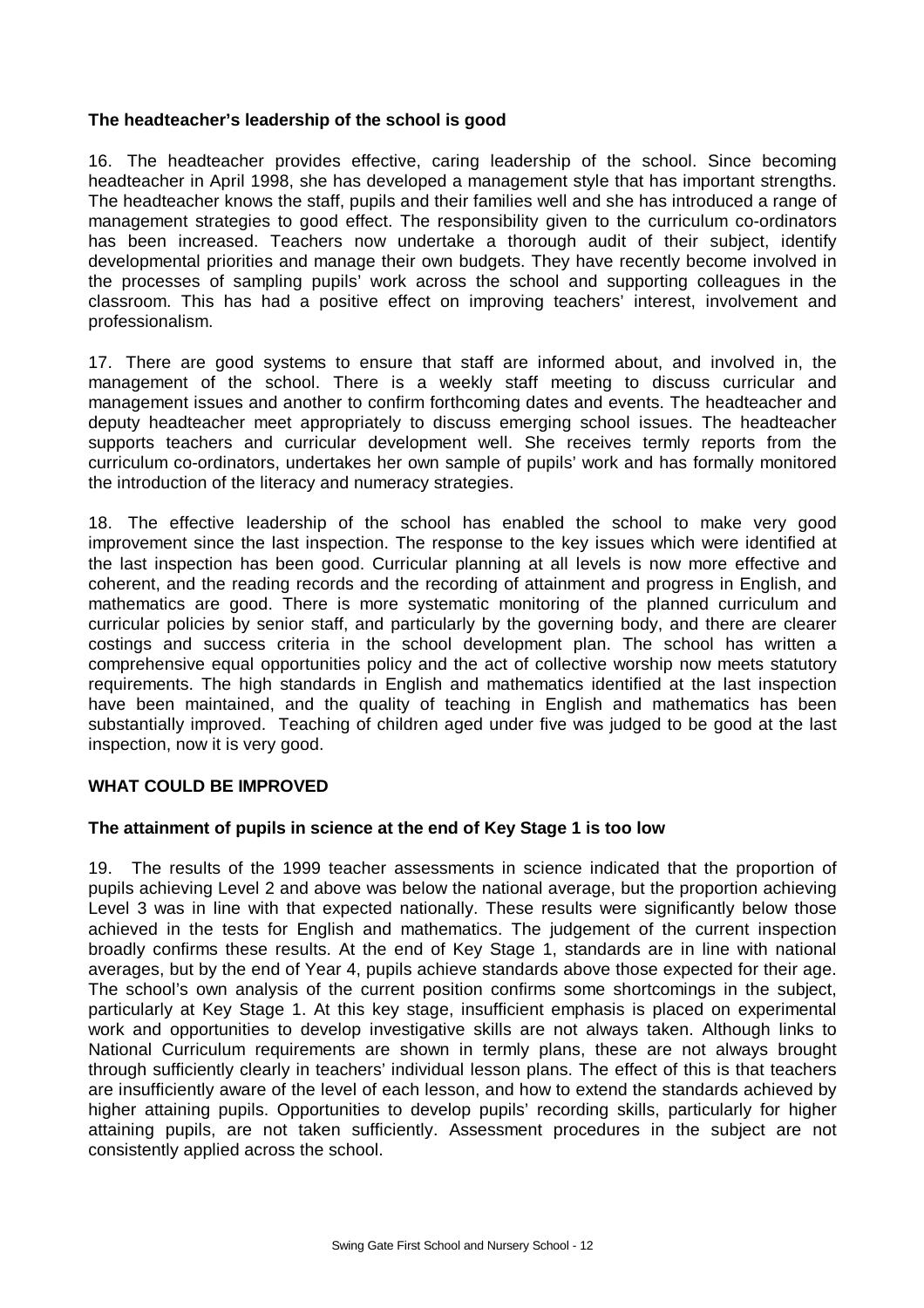# **Attainment in information technology is below that expected for pupils' age**

20. At the end of Key Stage 1, and by the end of Year 4, pupils' attainment in information technology is below that expected for their age. Since the appointment of a new co-ordinator in January 1999, significant improvements have been made in the resourcing of the subject, with the introduction of six new CD-ROM computers and printers. All staff have received preliminary awareness raising and the co-ordinator has produced a detailed and thorough development plan which is being implemented. However, shortcomings in current provision are that the policy and guidelines statement does not support teachers sufficiently in their work, and although planning and monitoring are sound, because they have been introduced relatively recently, much of the work planned and taught, remains at a level below that expected for pupils' age. The nationally recommended scheme of work is only partially introduced, and so the school cannot be sure that the necessary concepts, skills and knowledge are being taught progressively to each age and ability group. Some staff are insufficiently confident with the new approaches, particularly those concerned with the wider use of computer systems, and assessment and recording procedures are insufficiently developed.

# **Assessment across the school is not sufficiently consistent or co-ordinated**

21. Assessment is not used to identify precisely what needs to be taught to ensure that all pupils attain the very highest standards of which they are capable. Although the school has made a good start with assessment, especially in English and mathematics, assessment is very much in the early stages of development. In English, good quality reading records are maintained and all work is marked, often with helpful comments on how pupils can improve their work. During the autumn term, targets for English and mathematics are set for each pupil to achieve and these are reviewed during the spring term and revised as appropriate. In English and mathematics, teachers use the National Curriculum levels well to assess and record each pupil's current stage of learning. However, there is not a consistent, whole-school approach to assessment, and the assessment policy requires revision. Assessment procedures in science, information technology, religious education, and other foundation subjects are not consistently applied. Although teachers have started to make assessments and to set targets in these areas, there is little evidence of how the planned curriculum will help pupils to achieve them. Occasionally some pupils surpass their targets and, as there is insufficient interim assessment, new targets are not set sufficiently early for these pupils to attain even higher standards. Whole-school assessment procedures lack cohesion and continuity.

# **WHAT SHOULD THE SCHOOL DO TO IMPROVE FURTHER?**

The school should now:

- **(1) Improve attainment in science at Key Stage 1 by ensuring that:** (Paragraph 17)
	- i) further opportunities for investigation and exploration are encouraged;
	- ii) procedures for recording and reporting work done are further widened and improved;
	- iii) teachers' lesson plans show more clearly the level of work expected for pupils of all abilities.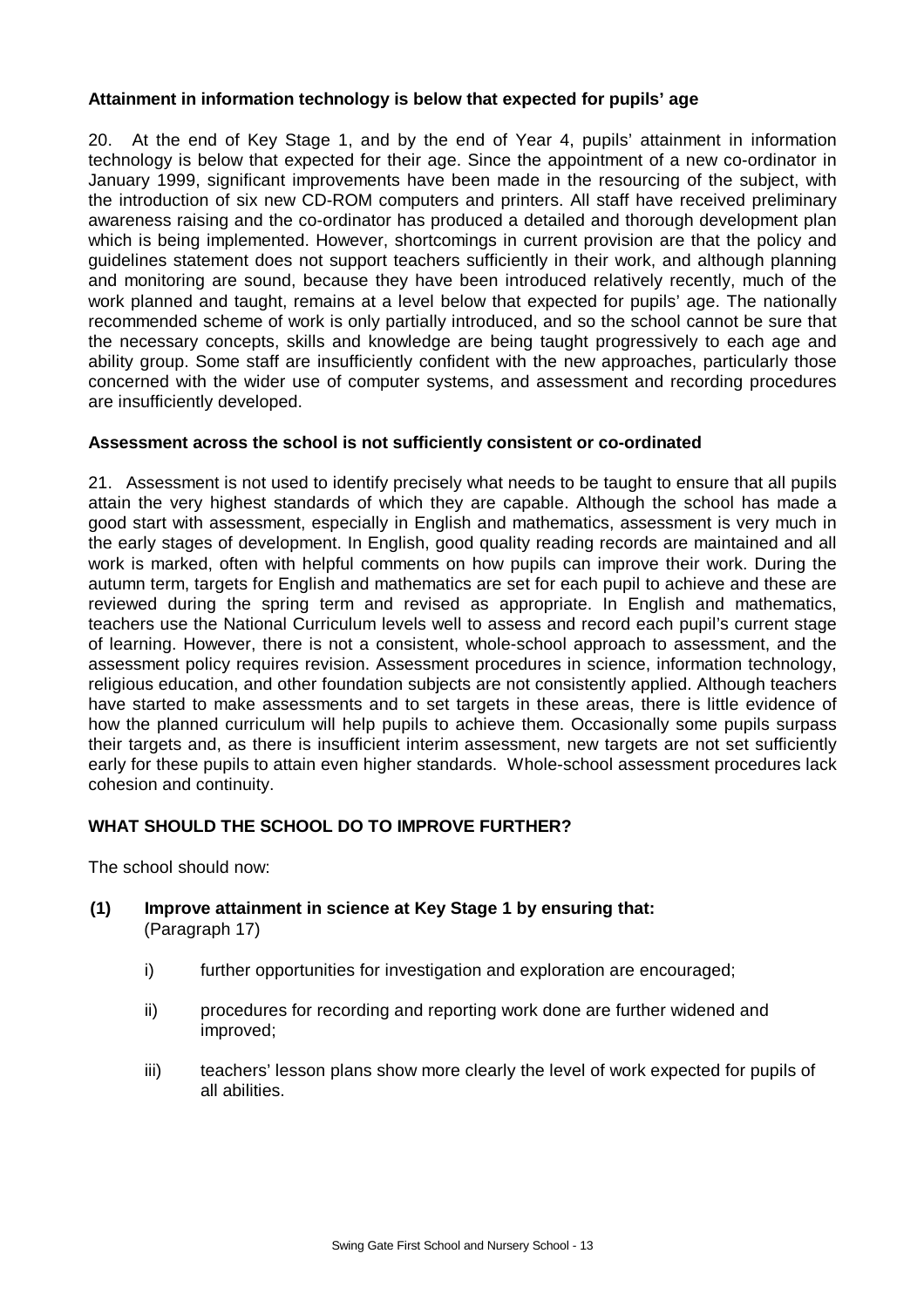- **(2) Further develop provision for information technology across the school by:** (Paragraph 18)
	- i) fully implementing an agreed scheme of work;
	- ii) improving the policy and guidelines statement to support teachers;
	- iii) providing further staff training as required;
	- iv) improving procedures for assessing pupils' attainment and recording the progress they make in the development of concepts and skills.
- **(3) Develop and implement a coherent, whole school procedure for assessing pupils' attainment and use the information gained to inform future planning.** (Paragraph 19)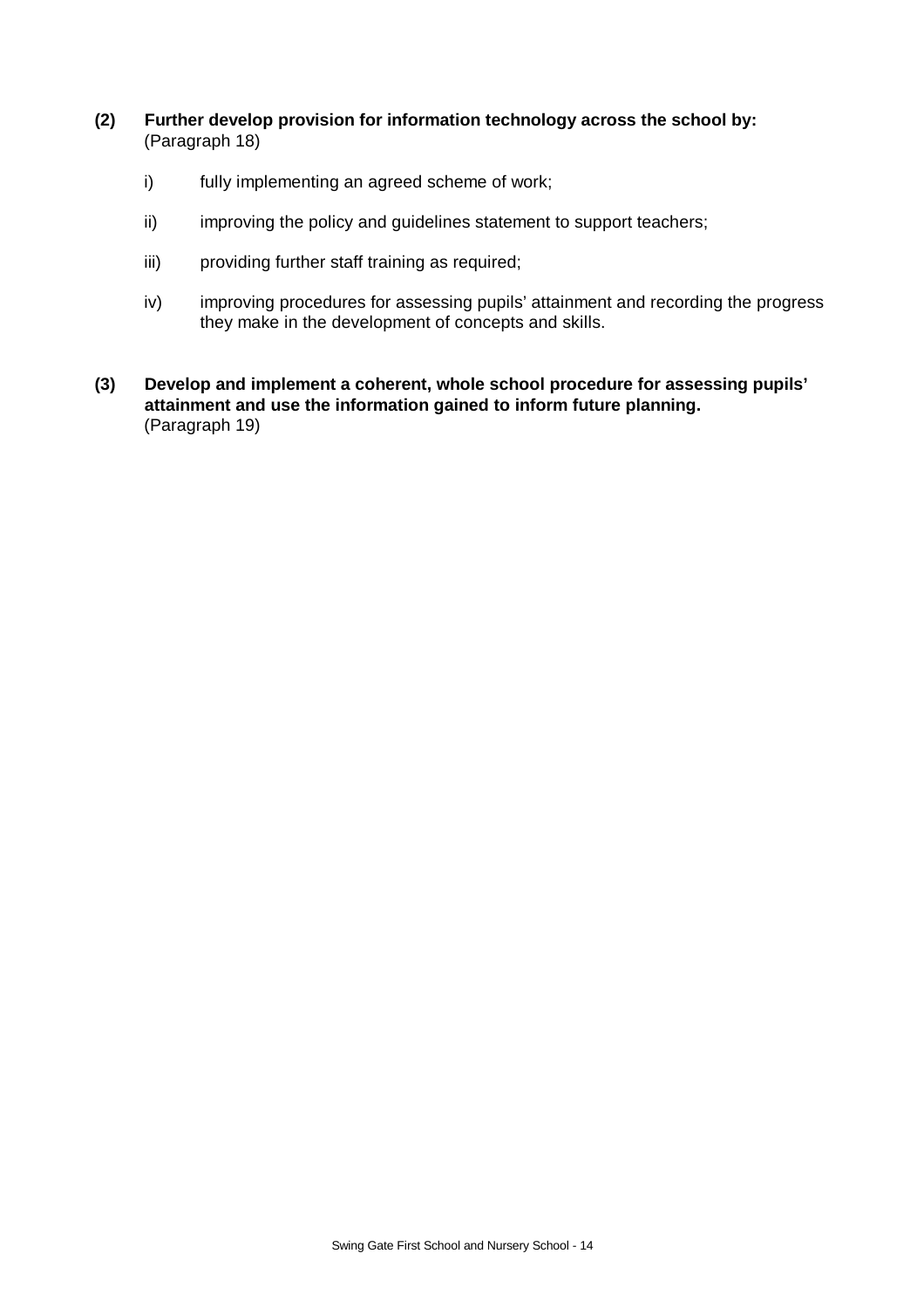# **PART C: SCHOOL DATA AND INDICATORS**

#### *Summary of the sources of evidence for the inspection*

Number of lessons observed

Number of discussions with staff, governors, other adults and pupils 15

| 29 |  |
|----|--|
| 15 |  |

#### *Summary of teaching observed during the inspection*

| Excellent | Very good      | Good | Satisfactory | Jnsatisfactory | Poor | Very Poor |
|-----------|----------------|------|--------------|----------------|------|-----------|
|           | n,<br><u>.</u> | 59   |              |                |      |           |

*The table gives the percentage of teaching observed in each of the seven categories used to make judgements about lessons.*

#### *Information about the school's pupils*

| Pupils on the school's roll                                      | Nurserv | $YR - Y4$ |
|------------------------------------------------------------------|---------|-----------|
| Number of pupils on the school's roll (FTE for part-time pupils) | 39      | 161       |
| Number of full-time pupils eligible for free school meals        |         | 17        |

*FTE means full-time equivalent.*

| Special educational needs                                           | Nurserv | $YR - Y4$ |
|---------------------------------------------------------------------|---------|-----------|
| Number of pupils with statements of special educational needs       |         |           |
| Number of pupils on the school's special educational needs register |         | 31        |

| English as an additional language                       | No of pupils |
|---------------------------------------------------------|--------------|
| Number of pupils with English as an additional language |              |

| Pupil mobility in the last school year                                       | No of pupils |
|------------------------------------------------------------------------------|--------------|
| Pupils who joined the school other than at the usual time of first admission |              |
| Pupils who left the school other than at the usual time of leaving           | 15           |

#### *Attendance*

#### **Authorised absence Unauthorised absence**

|                           | %   |                           | %   |
|---------------------------|-----|---------------------------|-----|
| School data               | 5.4 | School data               | 0.5 |
| National comparative data | 5.4 | National comparative data | 0.5 |

*Both tables give the percentage of half days (sessions) missed through absence for the latest complete reporting year.*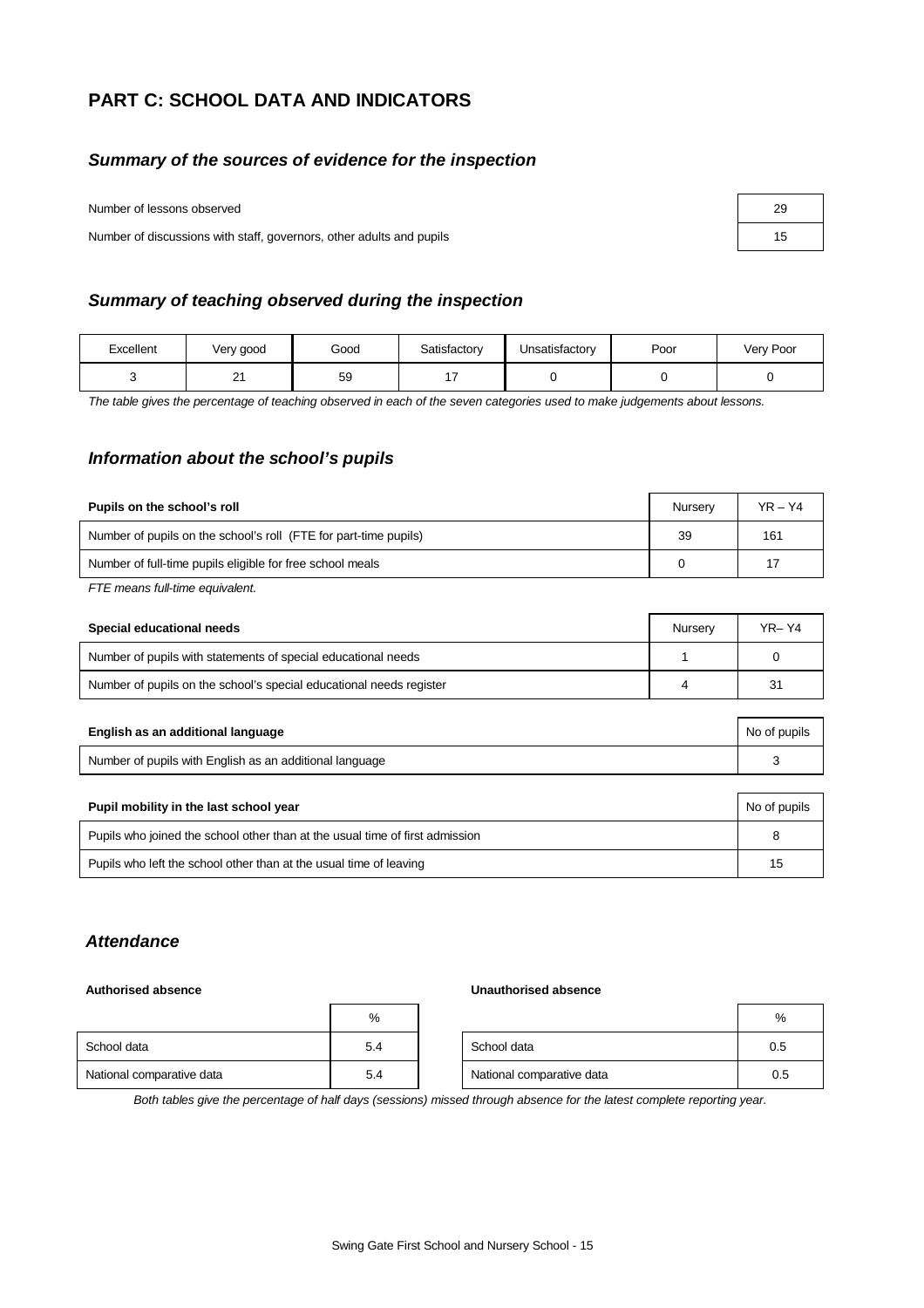#### *Attainment at the end of Key Stage 1*

|                                              |                                                                                        |                | Year | <b>Boys</b>        | Girls  | Total              |
|----------------------------------------------|----------------------------------------------------------------------------------------|----------------|------|--------------------|--------|--------------------|
|                                              | Number of registered pupils in final year of Key Stage 1 for the latest reporting year |                | 1999 | 14                 | 21     | 35                 |
| <b>National Curriculum Test/Task Results</b> |                                                                                        | Reading        |      | Writing            |        | <b>Mathematics</b> |
|                                              | <b>Boys</b>                                                                            | 13             |      | 11                 |        | 11                 |
| Numbers of pupils at NC level 2<br>and above | Girls                                                                                  | 18             |      | 18                 |        | 18                 |
|                                              | Total                                                                                  | 31             |      | 29                 | 29     |                    |
| Percentage of pupils                         | School                                                                                 | 89 (86)        |      | 83 (83)            | 83     | (83)               |
| at NC level 2 or above                       | National                                                                               | 82 [80]        |      | 83 [81]            |        | 87 [84]            |
| <b>Teachers' Assessments</b>                 |                                                                                        | <b>English</b> |      | <b>Mathematics</b> |        | <b>Science</b>     |
|                                              |                                                                                        |                |      |                    |        |                    |
|                                              | <b>Boys</b>                                                                            | 12             |      | 11                 |        | 11                 |
| Numbers of pupils at NC level 2<br>and above | Girls                                                                                  | 18             |      | 18                 | 18     |                    |
|                                              | Total                                                                                  | 30             |      | 29<br>29           |        |                    |
| Percentage of pupils                         | School                                                                                 | 86 (86)        |      | 83 (83)<br>83 (83) |        |                    |
| at NC level 2 or above                       | National                                                                               | 82 [81]        |      | 86 [85]            | 87[86] |                    |

*Percentages in brackets refer to the year before the latest reporting year.*

|                                 | No of pupils |                              | Fixed period |             |
|---------------------------------|--------------|------------------------------|--------------|-------------|
| Black - Caribbean heritage      | 0            | Black - Caribbean heritage   | 0            | 0           |
| Black - African heritage        | 0            | Black - African heritage     | 0            | 0           |
| $Black - other$                 |              | $Black - other$              | $\Omega$     | 0           |
| Indian                          | 0            | Indian                       | $\Omega$     | 0           |
| Pakistani                       | 0            | Pakistani                    | 0            | $\mathbf 0$ |
| Bangladeshi                     | 0            | Bangladeshi                  | 0            | $\Omega$    |
| Chinese                         | 3            | Chinese                      | $\Omega$     | $\Omega$    |
| White                           | 137          | White                        | $\Omega$     | $\mathbf 0$ |
| Any other minority ethnic group | 0            | Other minority ethnic groups | 0            | $\Omega$    |
|                                 |              |                              |              |             |

*This table refers to pupils of compulsory school age only. This table gives the number of exclusions of pupils of*

### *Ethnic background of pupils Exclusions in the last school year*

| No of pupils |                              | Fixed period | Permanent |
|--------------|------------------------------|--------------|-----------|
| 0            | Black - Caribbean heritage   | $\Omega$     | $\Omega$  |
| 0            | Black - African heritage     | $\Omega$     | $\Omega$  |
| 1            | $Black - other$              | $\Omega$     | $\Omega$  |
| 0            | Indian                       | $\Omega$     | $\Omega$  |
| 0            | Pakistani                    | $\Omega$     | $\Omega$  |
| 0            | Bangladeshi                  | 0            | $\Omega$  |
| 3            | Chinese                      | $\Omega$     | $\Omega$  |
| 137          | White                        | $\Omega$     | 0         |
| 0            | Other minority ethnic groups | $\mathbf 0$  | 0         |

*compulsory school age, which may be different from the number of pupils excluded.*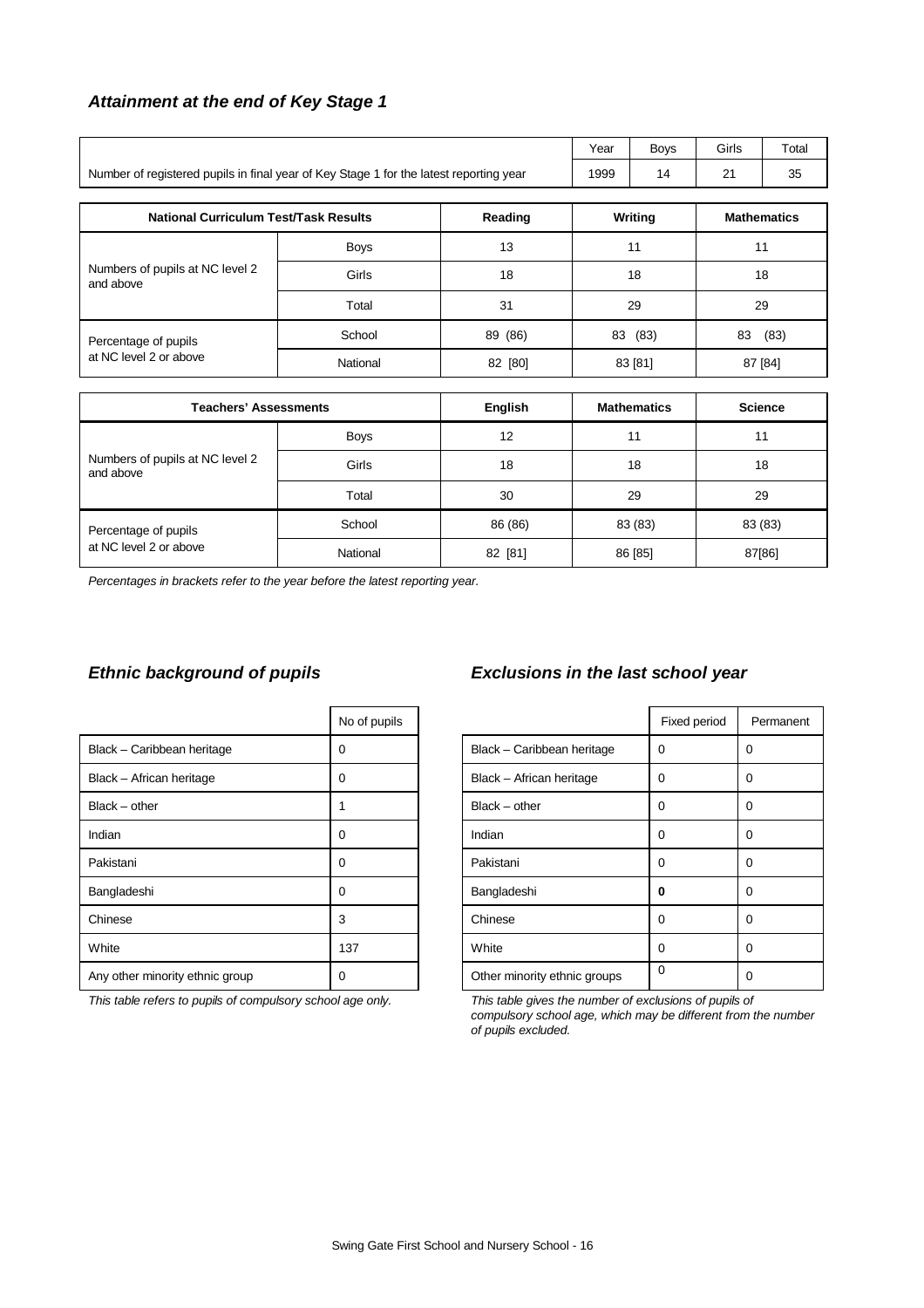#### *Teachers and classes Financial information*

#### **Qualified teachers and classes: YR – Y4**

| Total number of qualified teachers (FTE) | 6.2  | Financial year | 1998-99 |
|------------------------------------------|------|----------------|---------|
| Number of pupils per qualified teacher   | 22.7 |                |         |
| Average class size                       | 21.3 |                |         |

#### **Education support staff: YR-Y4**

| Total number of education support staff |    |
|-----------------------------------------|----|
| Total aggregate hours worked per week   | 64 |

#### **Qualified teachers and support staff: nursery**

| Total number of qualified teachers (FTE) |    |
|------------------------------------------|----|
| Number of pupils per qualified teacher   | 22 |
|                                          |    |
| Total number of education support staff  |    |
| Total aggregate hours worked per week    | 65 |
|                                          |    |
|                                          |    |

# Number of pupils per FTE adult 6.3

*FTE means full-time equivalent.*

| Financial year | 1998-99 |
|----------------|---------|

| Average class size                      | 21.3 |                                            |                                      | £       |
|-----------------------------------------|------|--------------------------------------------|--------------------------------------|---------|
|                                         |      |                                            | Total income                         | 373,270 |
| Education support staff: YR-Y4          |      |                                            | Total expenditure                    | 372,295 |
| Total number of education support staff |      |                                            | Expenditure per pupil                | 2035    |
| Total aggregate hours worked per week   | 64   | Balance brought forward from previous year |                                      | 15,331  |
|                                         |      |                                            | Balance carried forward to next year | 16,306  |